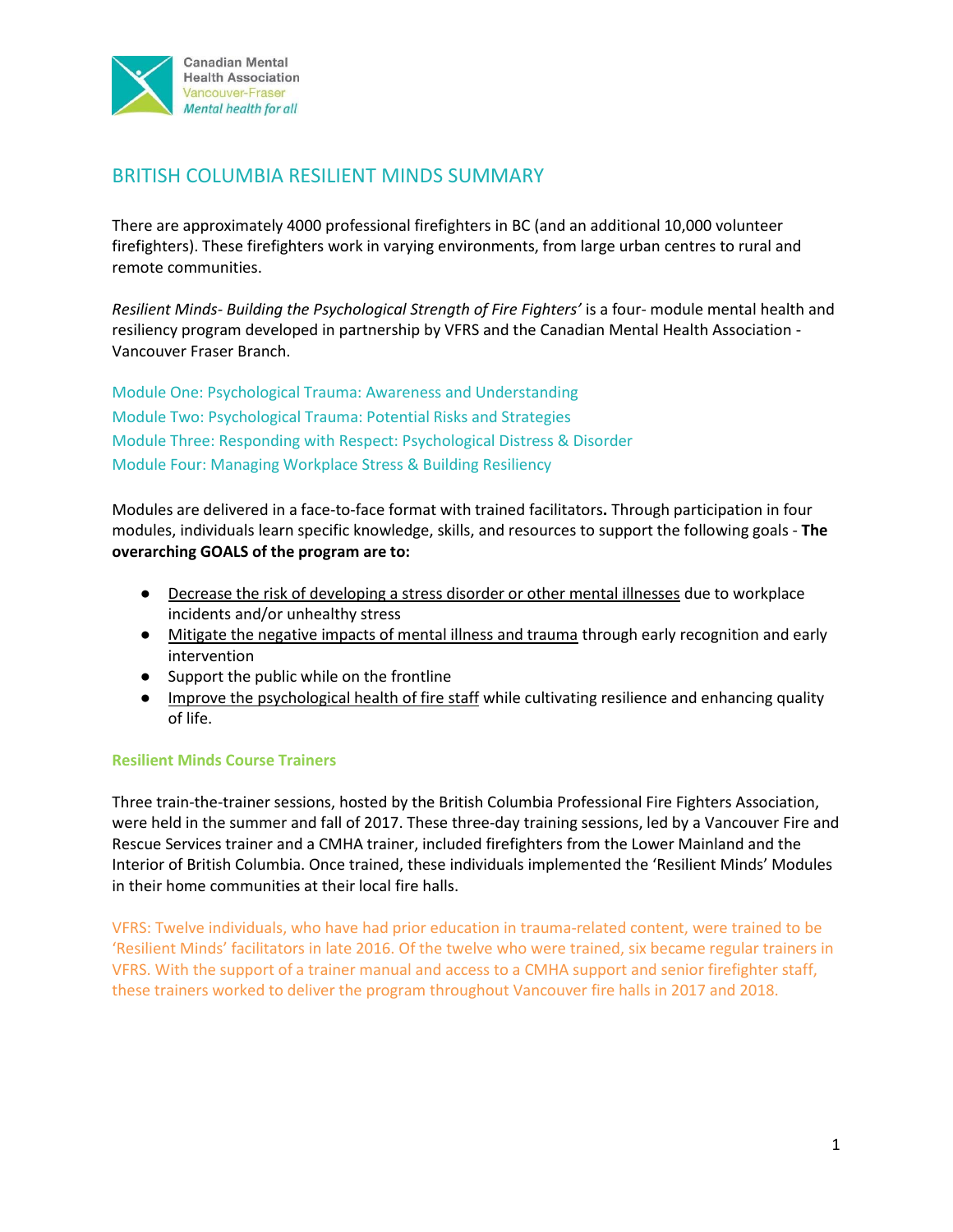

# EVALUATION OF 'RESILIENT MINDS' INCLUDED SOLICITING DATA AT FOUR TIME POINTS

Several steps were taken to evaluate the 'Resilient Minds' program to better understand how the course was experienced by firefighters, the impact on their perceived ability to cope more effectively with stress and whether the initiative influenced the culture to be more open to learning and talking about mental health. After the train-the-trainer sessions and prior to the start of the delivery of the 'Resilient Minds' program, all BC professional firefighters were invited to participate in an online or paper-based survey. Then, after Modules One and Two and again after Modules Three and Four, workshop participants were invited to provide feedback via paper-based surveys. Finally, between three and six months after the completion of the four modules, participants were invited to provide final input via an online or paper-based survey.

- 1. Pre-'Resilient Minds' course (and prior to change in VFRS leadership)
- 2. Post Modules One and Two
- 3. Post Modules Three and Four
- 4. Three to six months post course completion

#### **BASELINE SURVEY KEY FINDINGS**

Based on 348 respondents, the top three stressors identified by provincial firefighters were 1) disruption of sleep, 2) being exposed to anxious and overly demanding co-workers or administrators, and 3) not eating a healthy diet. Significant issues related to poor relationships between frontline staff and management were identified in some communities. Further to this:

VFRS: Based on 428 respondents, the **top three stressors** identified by VFRS staff were 1) disruption of sleep, 2) seeing the negative effects of stress on co-workers, and 3) being exposed to anxious and overly demanding co-workers or administrators. Significant issues related to poor relationships between frontline staff and management were identified.

#### Further to this:

- 24% (34%) of respondents indicated having 'no knowledge' or 'limited knowledge' about psychological trauma and/or mental health challenges.
- Only 47% (30%) reported having some type of training-related psychological trauma.
- 92% (97.5%) of respondents indicated that learning about mental health challenges could be helpful for them in their work.

Baseline survey results clearly highlighted the need for more training to support provincial firefighters as they cope with the stress of the job and are put in a position to support the public.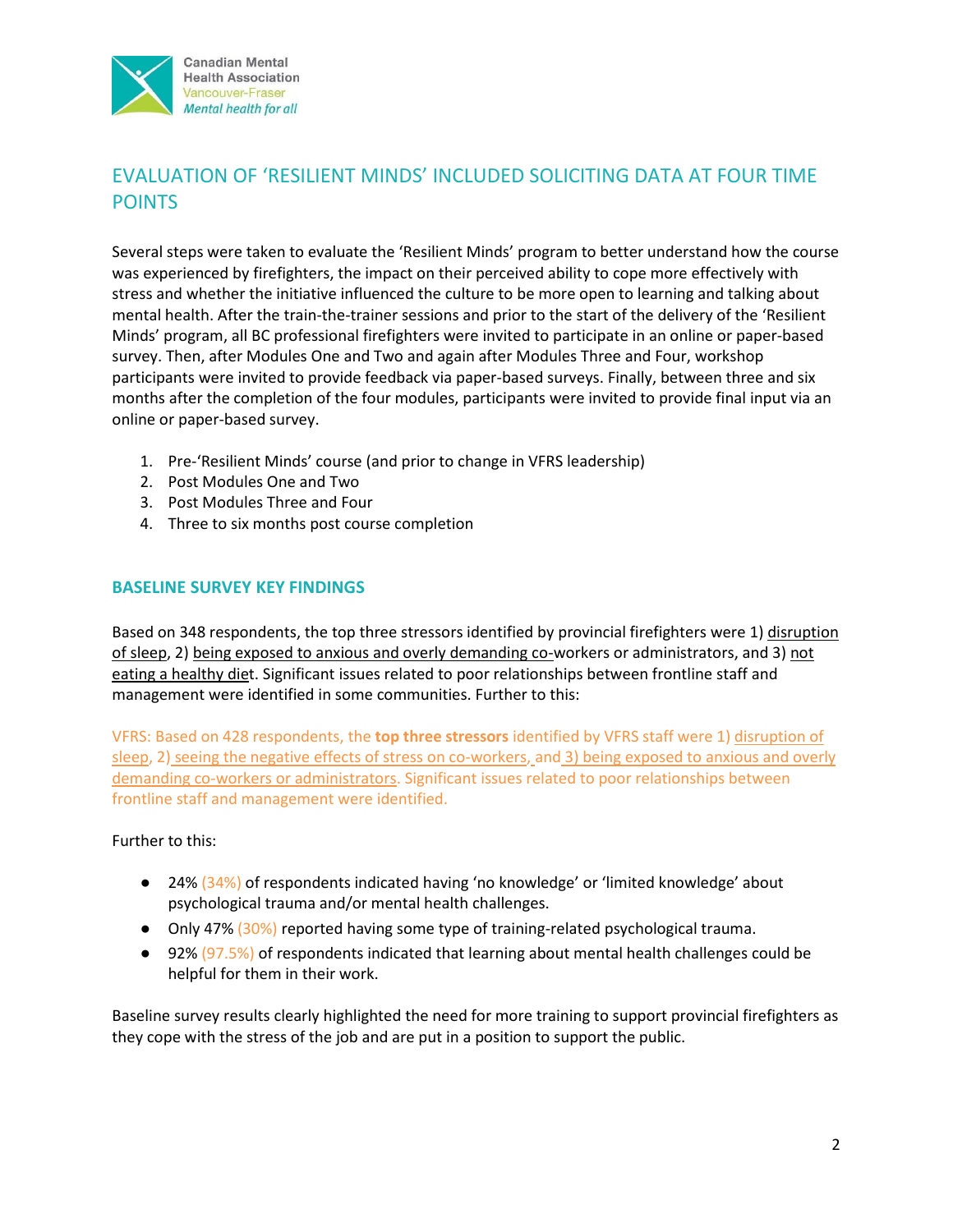

### **MODULES ONE AND TWO FEEDBACK**

220 respondents provided feedback after completing Modules One and Two. Findings revealed: VFRS: 111 respondents provided feedback after completing Modules One and Two. Findings revealed:

- 86% (85%) of course participants indicated **high enjoyment** as to the way the material was presented in the workshop, and 86% (82%) found the materials *'very helpful'*.
- 100% (99%) of course participants reported **learning new knowledge** about psychological trauma and/or mental health, with 73%  $(81%)$  of these individuals reporting learning 'quite a bit' or 'a lot'.
- 93% (94%) intended to **use the new knowledge and skills** in their work and a further 92% (93%) intended to use new learning in their personal life.
- 99.5% (100%) of course participants derived benefit from the first two 'Resilient Minds' modules, with 91.5% (88%) of these individuals indicating **high benefit.**
- 92% (92%) of course participants were 'quite likely or 'very likely' to **recommend** the course to other firefighters.

#### **Most Useful Parts of the Course**

Participants were asked to comment on the parts of the course that they found the most useful. They noted several aspects of the course.

#### Useful Knowledge

- Learning the **signs and symptoms of stress and trauma** in self and others (both mental and physical) to understand normal reactions to stress vs. signs/symptoms that indicate help should be sought.
- Different functions of stress
- Science behind the content (e.g., how the brain works)
- **Resources** for more information and support, including treatment options.

#### Useful Skills

- How to help self and others
- New coping skills to deal with stress
- The **4R framework** that included learning how to address situations that involve mental health (e.g., dos and don'ts when having conversations with others who may be experiencing mental health challenges; how to listen; how to make people feel comfortable)
- Learning **coping mechanisms** to better manage stress

#### Useful Workshop Processes

- **Personal experiences** that were shared; group discussions
- Using the **image of rocks for stress** that people may have in their lives
- Course flow
- Instructor expertise
- Access to **teaching materials**, workbooks and instructor materials
- Seeing **different teaching styles**
- Having an opportunity to have **discussions** in the workshop to hear the experience of others
- **Videos** in the workshop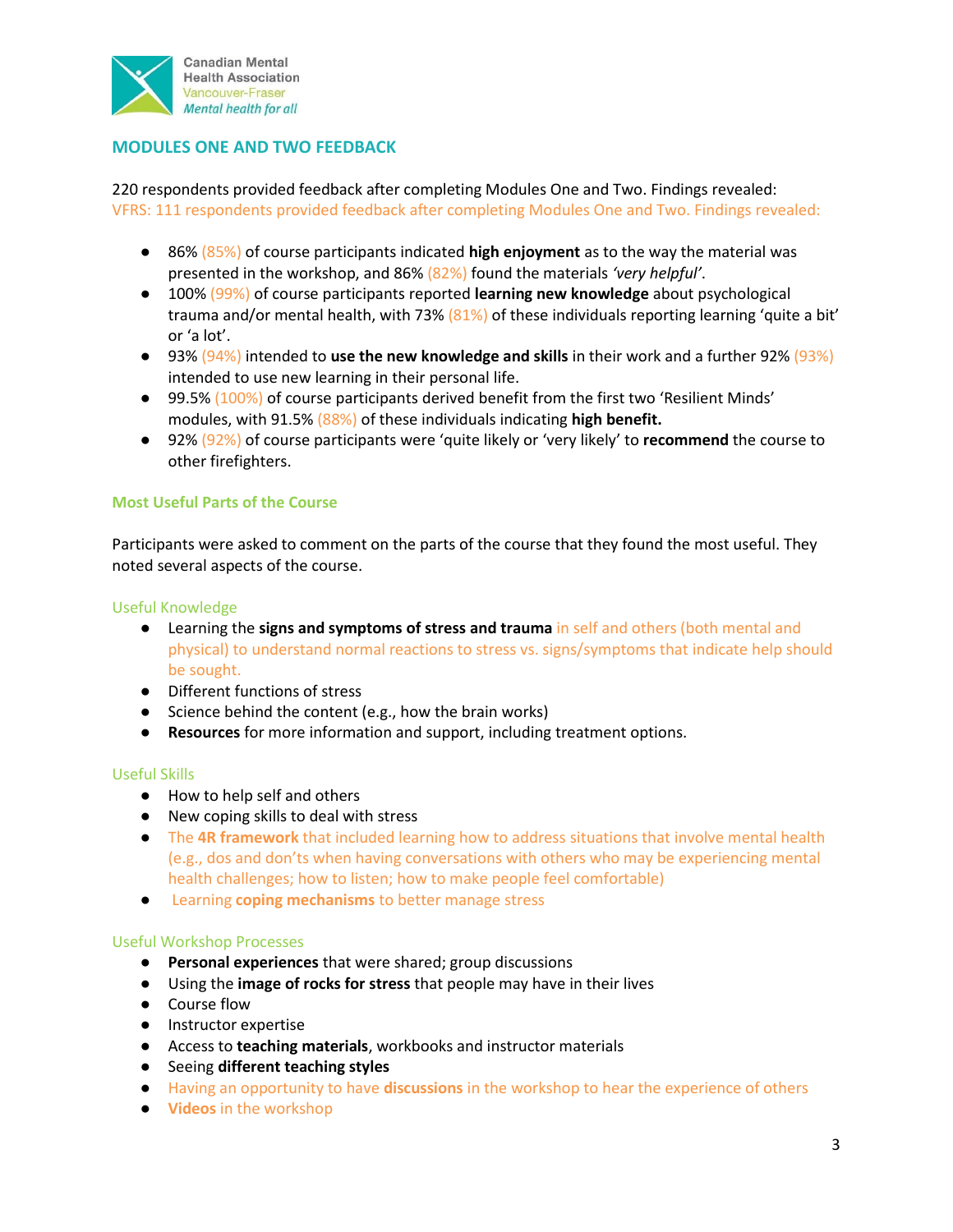

### **MODULES THREE AND FOUR FEEDBACK**

194 respondents provided feedback after completing Modules Three and Four. Findings revealed: 58 respondents provided feedback after completing Modules Three and Four. Findings revealed:

- 86% (83%) of course participants indicated **high enjoyment** as to the way in which the material was presented in the workshop and 84% (83%) also found the materials *'very helpful'*.
- 99% (100%) of course participants reported **learning new knowledge about psychological trauma and/or mental health**, with 83% (79%) of these individuals reporting learning 'quite a bit' or 'a lot'.
- 94%  $(83%)$  intended to use the new knowledge and skills in their work and 92%  $(88%)$  in their personal life.
- 99.5% (100%) of course participants **derived benefit** from the last two 'Resilient Minds' modules, with 87.5% (84%) of these individuals indicating high benefit.
- 91% (88%) of course participants were 'quite likely or 'very likely' to **recommend the course to other firefighters.**

Further to the above findings gathered after the training sessions, firefighters pointed to the **need to have ongoing training** to reinforce the knowledge and skills presented in 'Resilient Minds' as well as have further training to build upon their knowledge and skills in the area of mental health.

#### **Most Useful Parts of the Course**

Participants were asked to comment on the parts of the course that they found the most useful. They noted several aspects of the course.

#### Useful Knowledge

- 'Normal' symptoms versus disorders
- Understanding the effects of stress
- Signs of mental illness
- Resources for support
- Stress conditions checklist
- Resources for more information and support
- Meditation and mindfulness techniques
- The message that listening is better than talking
- Importance of self-care
- How the brain works and stores information

#### Useful Skills

- $\bullet$  4Rs
- Self-awareness
- Coping with burnout/compassion fatigue and stress and general coping tools to assist with managing stress
- Breathing as a tool
- Communication skills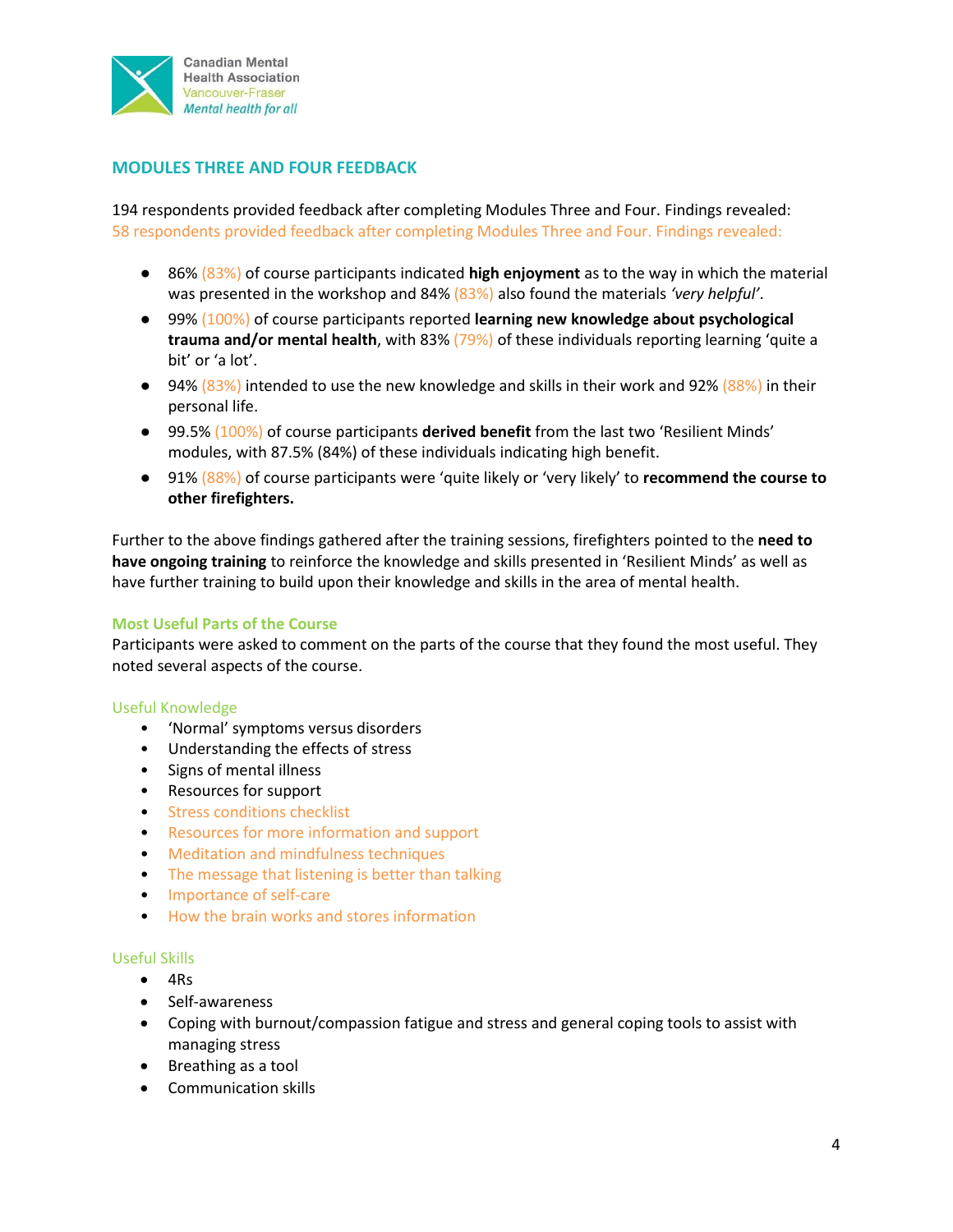

- Resiliency skills putting on your own oxygen mask before healing others
- Learning how to identify when other people and myself are under stress
- How to help others who are dealing with mental illness
- Mindfulness
- The 4R framework
- DBT skills
- Strategies to cope with stress
- **•** Strategies to de-escalate intense situations

#### Useful Workshop Processes

- Group activities, discussions
- Case studies
- Tailored workshop for fire hall and firefighters
- Instructor honesty about their own stress
- Stories /examples that were related to working as a firefighter

#### **FOLLOW-UP SURVEY**

119 respondents completed a follow-up survey after completing all four modules. Findings revealed: 67 respondents completed a follow-up survey after completing all four modules. Findings revealed:

- Compared to the average ratings of 17 stressors reported at the baseline survey timepoint (early 2017), ratings at follow-up indicated **a decrease in the perceived level of stress for all 13 or the 17 stressors.** (17 of the 17 stressors)
- 93% (95%) of survey respondents reported **learning ways to better deal with stress** as a result of the 'Resilient Minds' course.
- Course recall varied, with 26% (22%) of respondents reporting strong recall of material, 48% (51%) reporting 'some' recall, and 26% (27%) reporting 'a little' or 'not much' recall. These findings support the many comments made by VFRS staff about the **need for refresher courses**, **other learning opportunities**, and the **visibility of a variety of materials related to psychological health** and resilience in the fire halls.
- 71% (70%) reported **using 'Resilient Minds' information and skills** in their work and 67% (69%) reporting using the materials in their personal life.
- (100%) reported **feeling more prepared to respond to a member of the public** who may be struggling with mental health issues, with (59%) reporting feeling 'much' more prepared.
- 96% (100%) reported **feeling more prepared to respond to a colleague** who may be struggling with mental health issues, with 58% (64%) reporting feeling 'much' more prepared.
- 63% (65%) of respondents reported that they **have felt a positive change in the level of support at their fire hall** and 57% (62.5%) reported that they have felt a change of support in management levels (note that this shift would reflect the introduction of a new Fire Chief and new chief officers).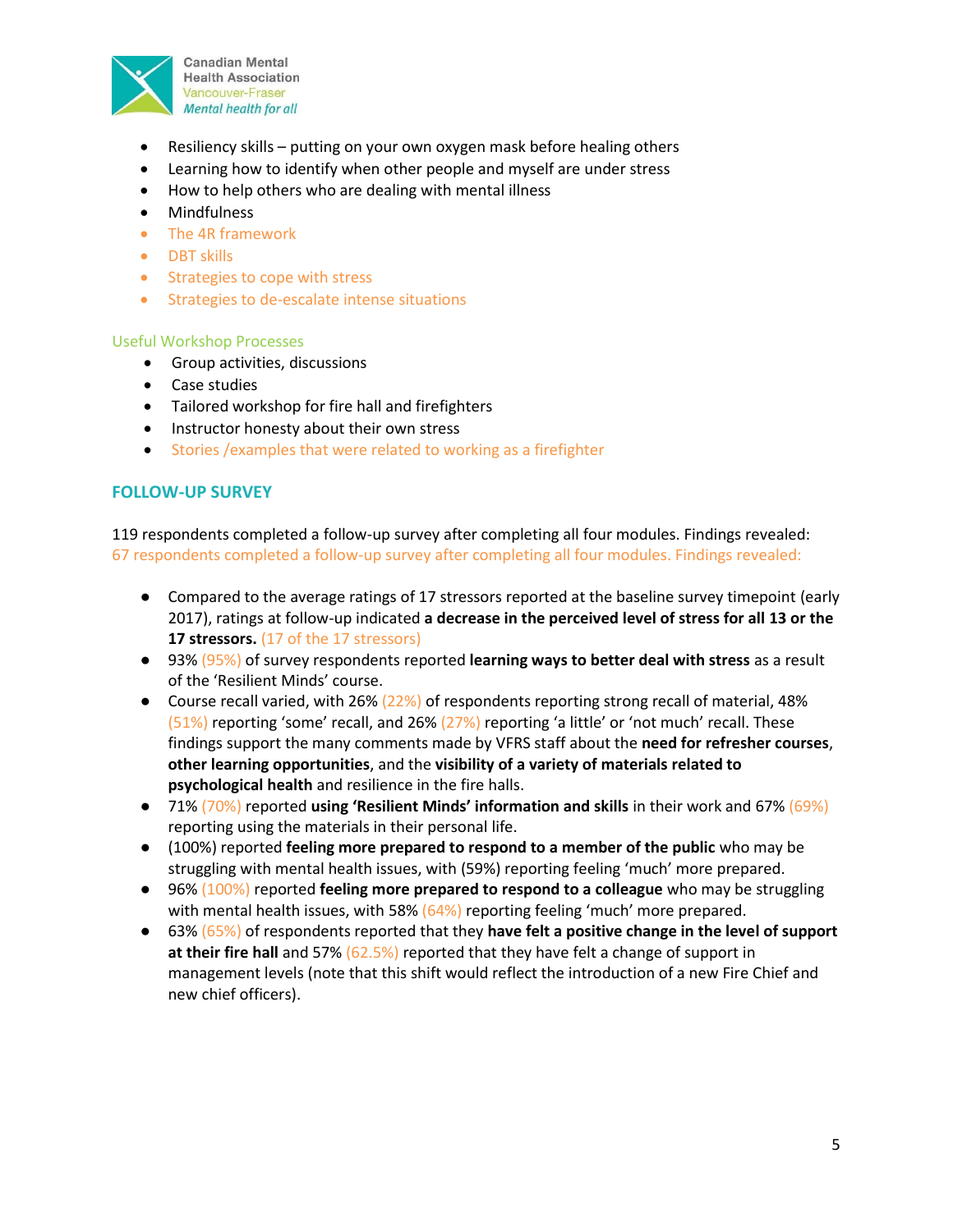

#### **Course Content Recall Suggestions**

Respondents were asked to comment about supports that could be put in place to help firefighters better remember the information. 53 (49) individuals provided comments. Overwhelmingly, their comments reflected the need for an ongoing focus in the area of mental health/mental wellness. Specific suggestions included:

- Follow-up and refresher courses
- Posters in the firehalls with course highlights
- Phone app for easy access
- Information in the monthly newsletter or a monthly brief with information related to resilience
- Access to the course PowerPoints
- More time spent practicing some of the exercises
- Initial longer sessions of 'Resilient Minds' that include **more hands-on/interactions**
- **Yearly review** sessions of the content
- **Notices** in the bathrooms and on the TV monitors with information and support numbers
- **Reminders** in the bulletins and newsletters
- **Materials that are visible** in the halls
- **Summary sheets** of the four modules

#### **Ongoing Support for Learning about Mental Health and Resilience**

Respondents were asked for suggestions as to ways that the organization can continue to support learning about mental health and resilience. The most noted suggestions were to integrate 'Resilient Minds' into training. (To have refresher courses and other ongoing training to build knowledge and skills.) Other suggestions included:

- More interactions with mental health professionals
- Debriefings handled by outside agencies
- Ensuring that management takes courses related to mental health, including 'Resilient Minds'
- **•** Ongoing debriefings
- Access to a variety of mental health professionals and therapies
- More staff trained in CISM
- Ongoing offering of resources to staff and their families to support mental health

## PROJECT SUCCESSES

- 1. **Project Reach:** Despite a very small budget,
- 2. **Increased recognition of the importance of mental health:** Based on feedback, it was clear that members view a focus on mental health as important.
- 3. **High Acceptance of the 'Resilient Minds' course:** Course participants gave the course high ratings both with respect to enjoying the format and being likely to recommend it to others.
- 4. **High learning and benefit from the 'Resilient Minds' course:** Course participants reported learning a great deal about mental health and resilience, both how they can use the knowledge and skills in their own lives and also to support others.